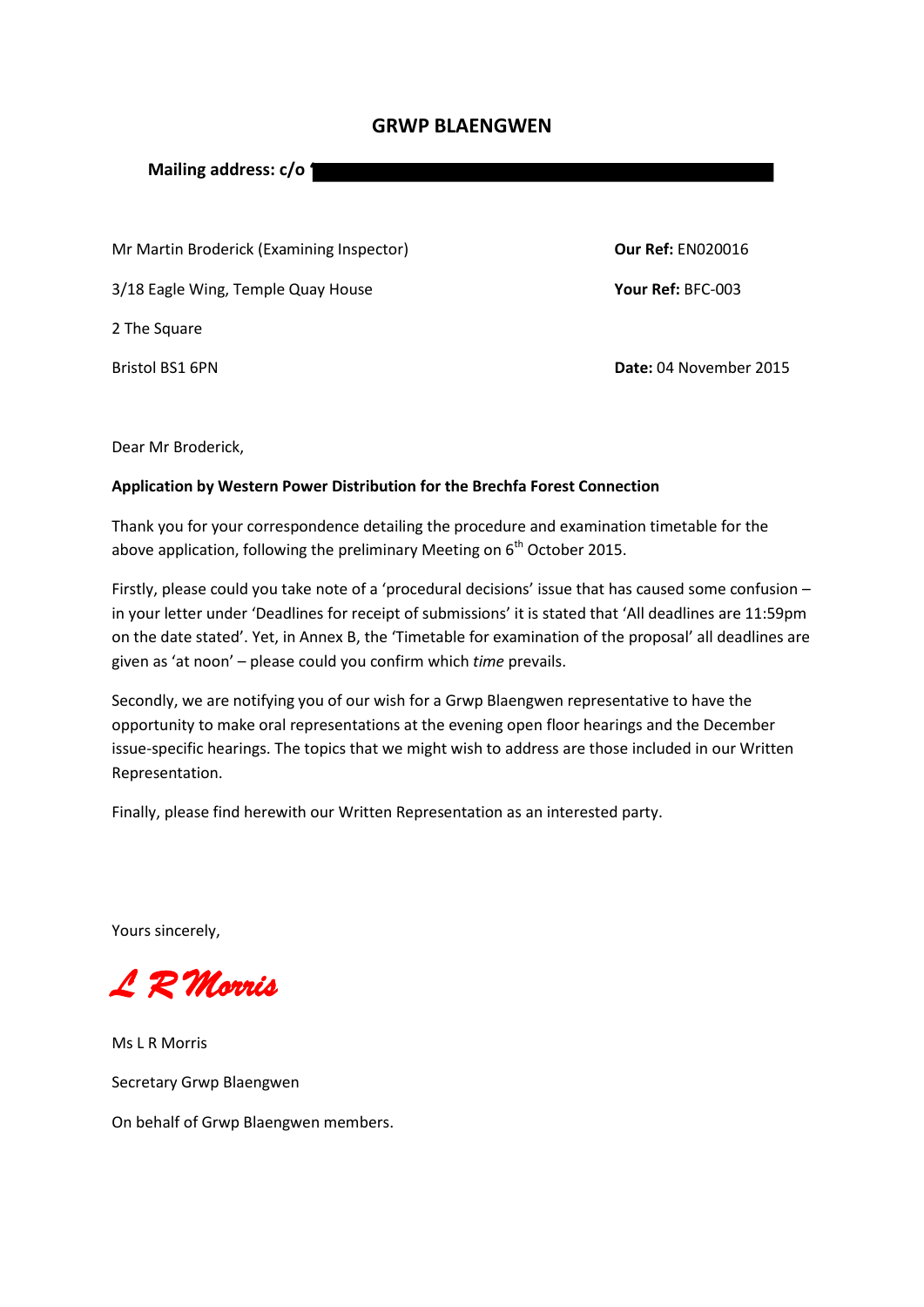# **GRWP BLAENGWEN**

**Mailing address: c/o '**

## **Brechfa Forest Connection Infrastructure Planning Examination**

### **Written Representation of Grwp Blaengwen**

**Ref:** BFC-003 EN020016 **Date:** 04 November 2015

**Grwp Blaengwen** is a group of local people highly concerned about the impact massive developments such as wind-farms and associated infrastructure are having on our lives, livelihoods and our local environment of which we are passionately proud.

As individuals, and even as a group, we have struggled to communicate with the huge development corporations and statutory authorities involved in these developments and to get straightforward, honest answers to our queries and concerns. We are relying on this inquiry to do this for us regarding the Brechfa Grid Connection.

#### **SUMMARY**

Our Written representation includes:

- Our Position Statement
- Our concerns about route options not having been explored extensively enough
	- o The route itself and possible alternatives
	- o Undergrounding (whole route)
	- o Undergrounding (sections of the route)
- Issues where we believe insufficient mitigation measures have been proposed
	- o Farming
	- o Tourism
	- o Property Values
	- o Construction Traffic management Plan
	- o Tree-felling/hedgerow removal
	- o Hydrology
- Other concerns
	- o Land ownership
	- o Monitoring and enforcement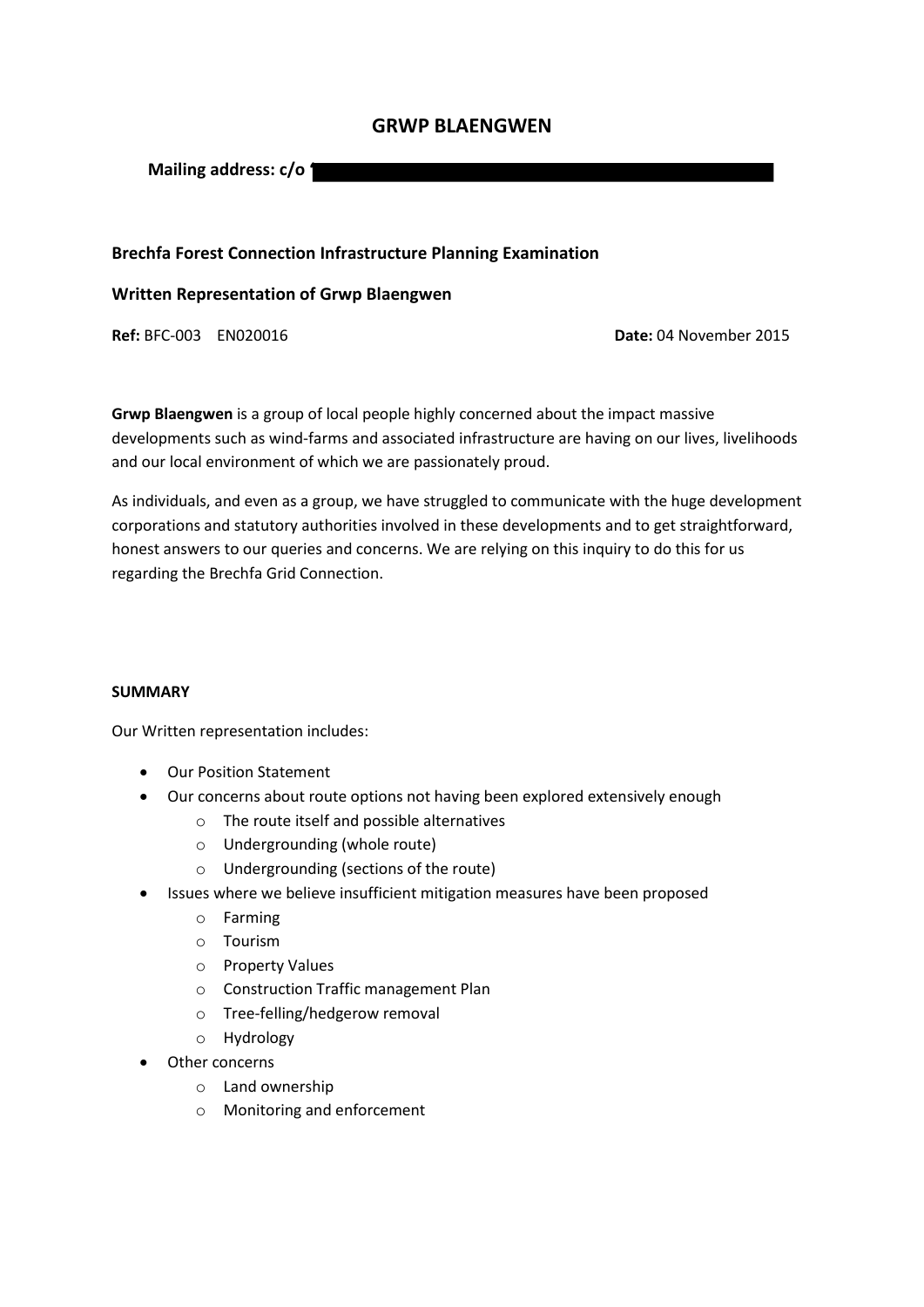### **Position Statement:**

We do not agree with the proposal in its entirety, in the same way that we continue to be opposed to the wind-farm development(s) it is intended to serve.

However, if the connection is granted permission, we are of the opinion that the whole route should be under-grounded to minimise long-term impacts on the local environment, communities and economy.

We do not believe that sufficient mitigations have been explored and/or applied to many of the aspects of this build.

Decisions have been reached with *cost (monetary)* as the main factor – immediate financial cost to Western Power Distribution's client as opposed to both the immediate and long-term costs in many forms to local people; and with *speed of delivery* as a major factor – to avoid disruption to the construction timetable and meet the commissioning timescales, operational and profit-potential needs of their commercial client (RWE), rather than considering the impact these concurrent constructions will have on local communities.

### **Alternative route(s)**

We have not been convinced that all possible 'alternative routes' to this lengthy option have been explored, in particular following the withdrawal of the requests for the connection to serve two additional wind farms (Bryn Llewelyn and Brechfa Forest EAST).

At consultation stage and in the local meetings held by WPD, we did not get a satisfactory explanation as to why the existing Alltwalis connection could not be upgraded, rendering this whole proposal unnecessary. Nor were any alternatives offered for Sections C4, D1 or D3 in the WPD 'Preferred Route'. The need for upgrading from wooden poles to metal pylons on the Alltwalis line was when WPD was being asked to supply a connection for THREE wind farms – this may no longer be a relevant reason for dismissal of this proposal now that the connection is just for ONE windfarm. So, we are asking, could the fittings on the existing wooden poles not be upgraded to carry the Brechfa West output?

Apparently, routes have also been discussed which involve upgrading existing sub stations and upgrading the fittings on existing pylons on a range of the existing power lines, including from the north and south of Carmarthen. WPD say they rejected these options on cost and environmental impact grounds, yet we have been unable to establish why doing work on an existing set of pylons and substation is more environmentally unfriendly than building a lengthy new power line?

We also believe that CCC proposed moving the substation in the forest to mitigate the impact by reducing the length of power lines, but we do not know why WPD have rejected this proposal.

We have been unable to locate in the documentation provided, any third party analysis of the costs/environmental impact of upgrading existing lines as opposed to constructing an entirely new connection and/or moving the location of the substation to the western edge of the forest.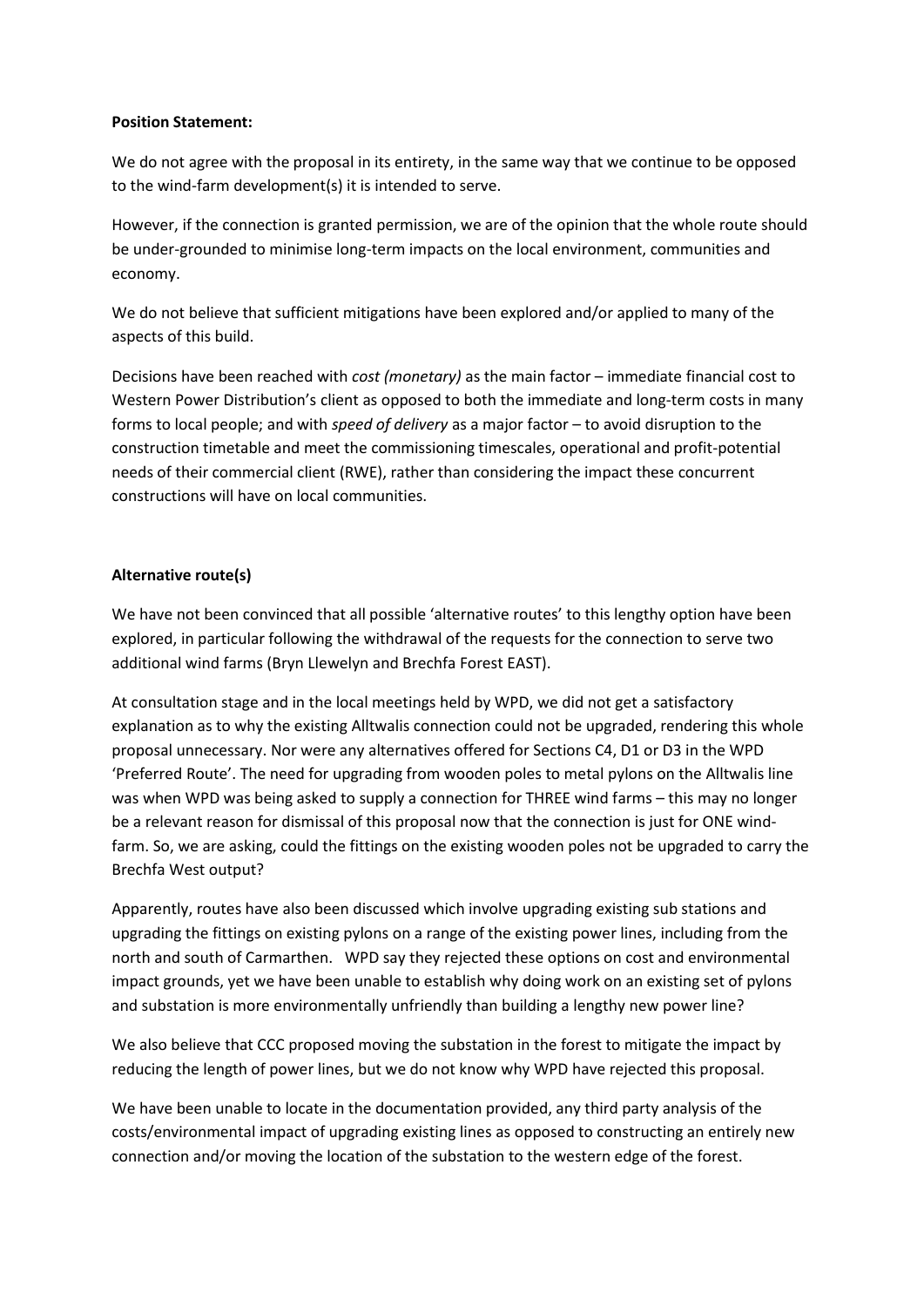The current proposal requires massive and unnecessary felling in order to take the cabling through to the far side of the forest from the rest of the grid route, whereas the grid connection could be terminated on the western side of the Brechfa Forest West (BFW) site, instead of being taken across the forest to the eastern edge.

## **Undergrounding (whole route)**

Our preference, and the preference of the local communities along the route, and the expressed preference of local organisations affected, including Carmarthenshire County Council (CCC) whose previous leader also instigated a petition for this, and the preference of our AM and MP amongst others, is for the undergrounding of the whole route. This has been discounted by WPD on economic grounds (i.e. cost to their client!), despite the weight of local opinion.

At the 'consultation meeting' in Alltwalis we were told by WPD representatives that, '*weather permitting'*, it is possible to get to repair OHL more quickly but UGC is less subject to damage. If climate change continues and storm damage to OHLs continues to increase as a trend, then longterm, UGC is more cost-effective, but '*they can't afford'* to do it now.

Yet, the long-term ecological cost of having to keep vegetation cut back away from OHLs has not been quantified.

A show-of-hands at the same meeting, when the hall was full to overflowing and some people had to remain outside, was almost unanimous (with just a couple of people abstaining) for undergrounding of the whole route.

To the north of Carmarthen the visual impact of pylons and overhead cables creates an unsightly and intrusive element in a landscape that is at present largely pristine. To the south of Carmarthen the cumulative impact with existing OHLs needs to be considered more thoroughly.

## **Undergrounding (sections of the route)**

We do not believe that WPD has even given sufficient consideration to undergrounding *sections* of the route, particularly where overhead elements are close to heritage assets, close to residential properties, are along roadside verges, have significant adverse effects on the landscape, or require excessive felling of trees and hedgerows.

For example, the connection across the forest could be undergrounded which would prevent twothirds of the proposed tree-felling.

The roadside verge is an important asset for the safety of walkers and horse riders, both of whom are designated as vulnerable road users who need refuge from the dangers of conflict with motorised traffic. The use of poles and overhead lines reduces the width of verges forcing them closer to, or on to the road.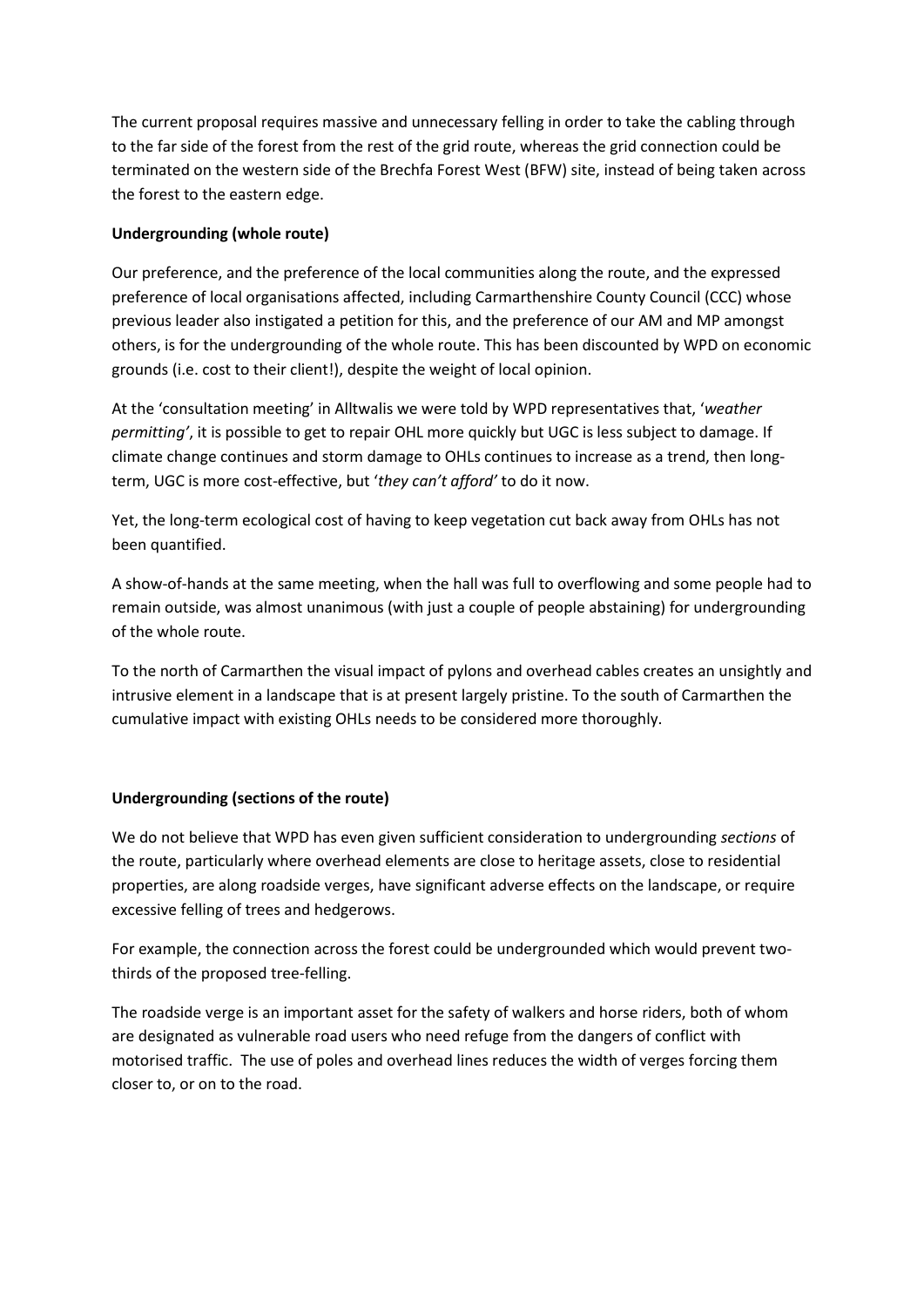#### **Insufficient Mitigation Measures**

Grwp Blaengwen members are also very concerned about the insufficient mitigation measures proposed in the application to minimise a variety of impacts on local people, their communities, economy and environment.

In no particular order:

Our local economy, and hence the well-being of local people, is dependent on two main industries – farming and tourism.

**Farming -** Although UGC connection would cause more disruption to landowners in the first instance, once the land has been restored thereafter disruption would be negligible, without the need for access to their land for maintenance of poles/cables etc. which can put livestock at risk.

**Tourism -** We are particularly concerned about the effects on tourism – some of our members were tourists here before becoming residents and visited this area for its relatively unspoiled nonindustrial landscape, rich in heritage assets, eventually moving here for that very same reason.

Now, we are already hearing anecdotally, of a decline in holiday bookings, or more worryingly, of regular guests/ visitors to the area rushing to book a 'last-time' stay before the area is ruined for them and they have to holiday elsewhere.

Historic and heritage sites no longer have the same appeal, atmosphere or sense of place when surrounded by out-of-scale industrial elements. Heritage sites are an irreplaceable resource which has recently been recognised by the Welsh Government by the introduction of the Heritage Bill, seeking to encourage access to and appreciation of the historic environment, both by local people and visitors, and maximising the value of this to the Welsh economy. This community has been the first in Wales where volunteers have obtained grant funding to help produce materials to assist local schools, residents and tourists to visit heritage sites. Trailing overhead cables on pylons across our historic and beautiful countryside, including adjacent to these heritage sites, is in direct conflict with this policy, when at the same time the Welsh Government is trying to encourage other communities to follow our example.

We also believe that the cumulative effect with the TWO wind-farms (Brechfa Forest West and Alltwalis/Blaengwen) challenges the Holford Rules.

**Property Values –** As more industrial elements are added to this very rural area, our property values are decreasing and it is becoming more difficult, if not impossible to sell up.

**Construction Traffic Management Plan –** we insist that, especially as the construction of the BFC and BFW will be concurrent, mitigation to minimise traffic disruption and congestion is finely detailed – not only so that local people can continue their daily lives without negative interruption, but also because the A485 is the main and only arterial route for the emergency services, in particular ambulances to the A&E at Glangwili Hospital. Any planned closure of the A485 and use of protracted rural diversion routes is not acceptable.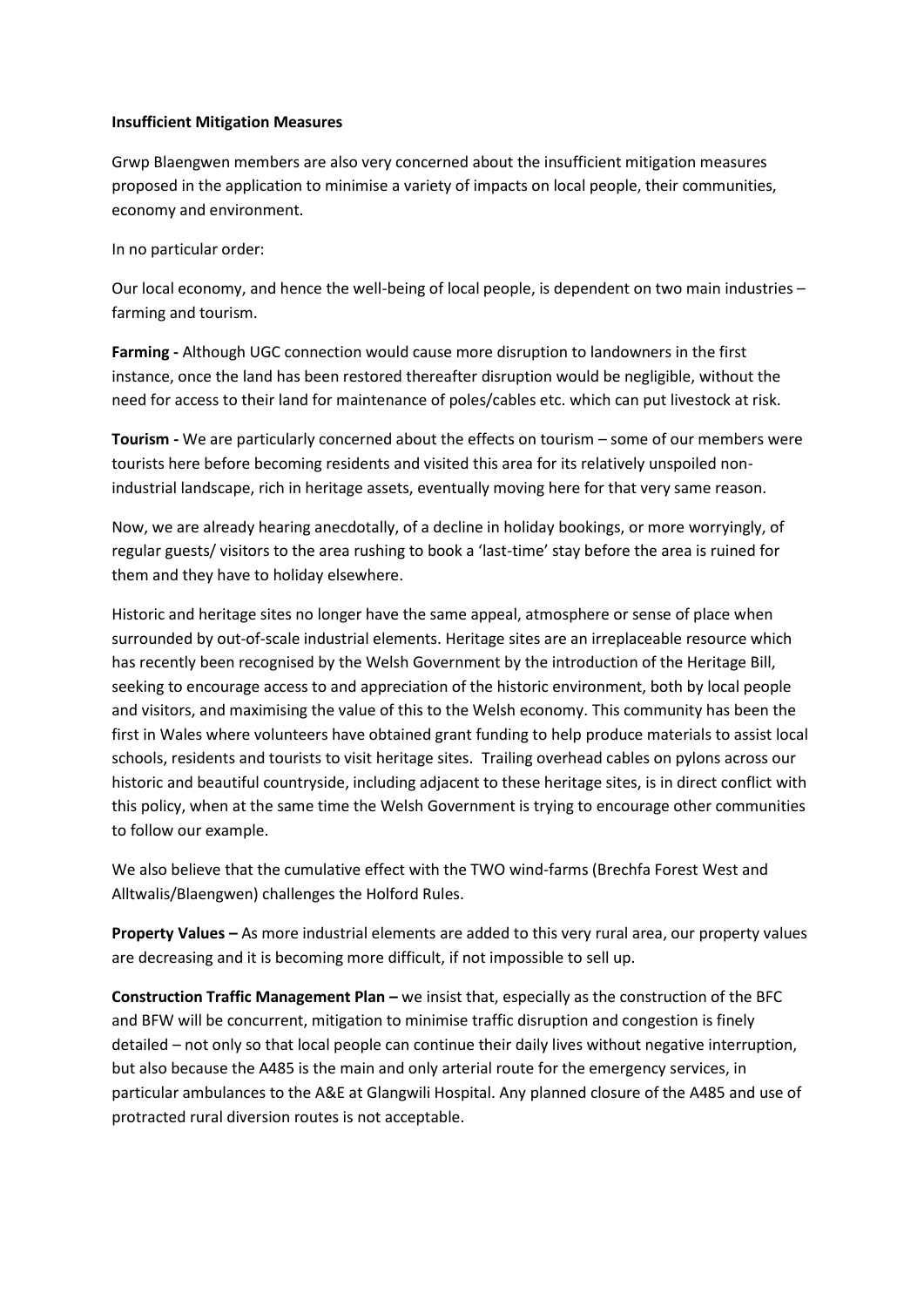**Tree-felling/hedgerow removal** – WPD has confirmed that OHLs require a swathe of felling three times the width needed for UGC and then maintained for the lifetime of the OHL - to prevent trees falling on to the lines – this would mean that there could be no re-planting for the lifetime of the grid connection.

We were told by WPD "A hectare is 10,000 square metres or 100m by 100m. A 60m wide felled area to enable OHL therefore equates to six hectares per kilometre in a straight line" whereas a 20m felled area for UGC equates to only two hectares per km.

We still need to import 80% of our timber needs. The UK has 13% woodland cover which is less than half the global average. Production will be in decline within less than 15 years so it is vital to replace felled trees. It takes 2 years to plan new woodland, before planting even begins and it is not a fastturnaround industry, trees taking 35-40yrs to grow to harvestable maturity – we therefore need to be replacing every tree we fell!

In light of the above we do not consider that WPD have provided sufficient mitigation measures for the substantial tree-felling and hedgerow removal required for this project, including planting replacement schemes, who will be responsible for planning and implementing these and for their maintenance.

In addition, we are led to believe by CCC, that sections of ancient woodland will be affected as well as managed woodland – and ancient woodland is irreplaceable!

A substantial and detailed re-planting scheme should be established to mitigate for the proposed amount of felling and the type of woodland being felled. Where forestry is to be felled and OHL means it cannot be replanted, it cannot be acceptable to say that mitigation is not needed. What about the reduced carbon-capture?

**Hydrology –** please can the Examining Inspector confirm that sufficient mitigations are in place to protect the water supplies of properties neighbouring the proposed construction route – we have heard that some people are extremely concerned that their water supply could be affected – leaching of chemicals from the poles into water courses and in particular into spring water sources relied upon by some for both themselves and their livestock, seem to be a primary concern with insufficient reassurance from WPD.

**Land ownership -** Grwp Blaengwen is very concerned about the speed of this application process, for a route that crosses so much land where WPD has failed to establish ownership – some 122 parcels of land possibly amounting to some 300 acres.

From the maps it would appear that some parcels of land include sections of access track – if WPD obtain ownership of these parcels, in theory they could prevent access across these, or require a rent to cross over them in the future. Can the Examiner confirm for us *how* any affected landowners' traditional use of these tracks will be protected so that they don't lose these rights.

We would ask the Examining Inspector to ensure that the interests of the 'unknown landowners' are safeguarded and that he is assured that WPD are doing everything possible to establish ownership details and make the appropriate contact.